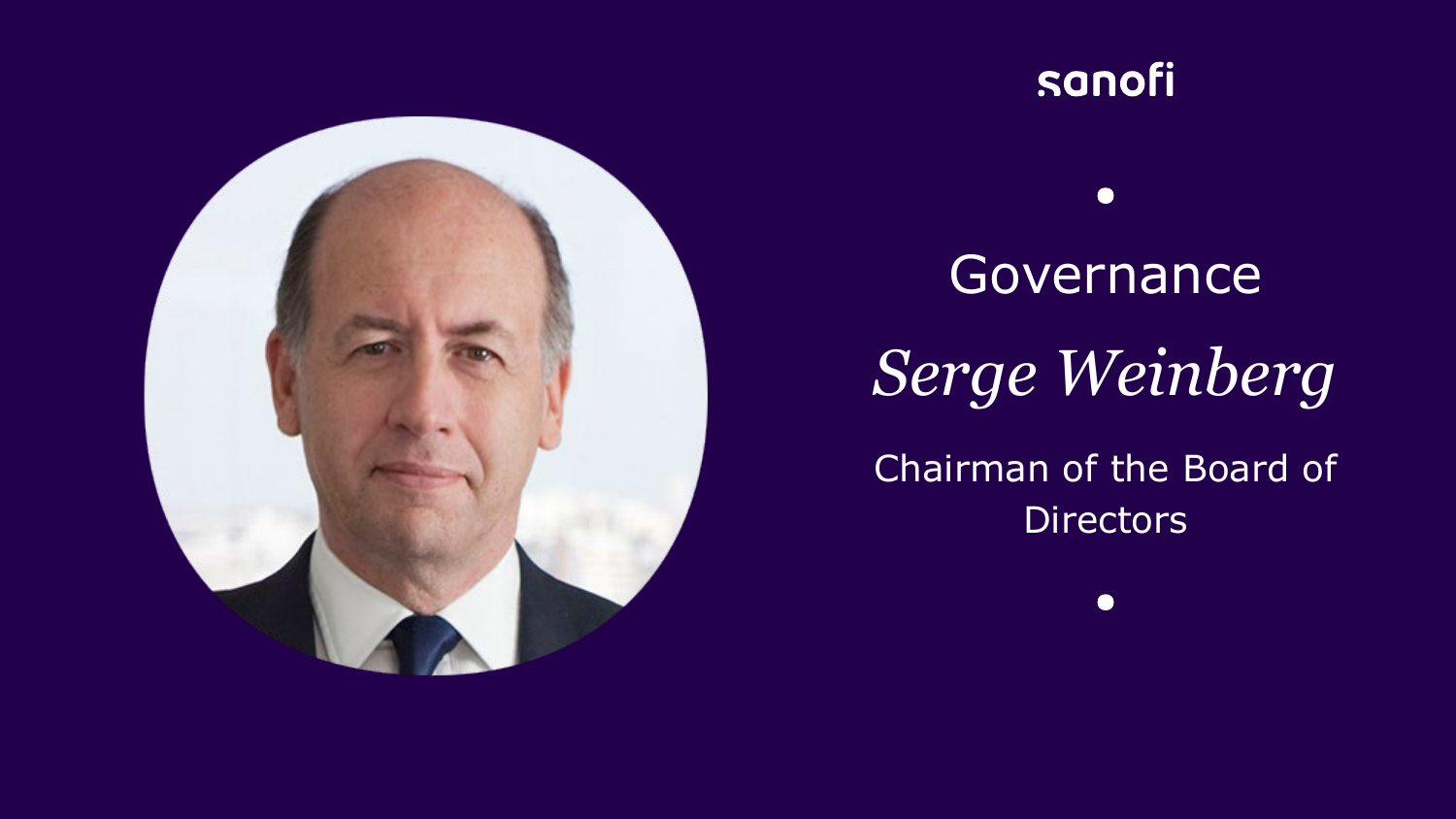# Current membership of the Board of Directors





*Serge Weinberg* Chairman of the Board, Independent Director

*Paul Hudson* CEO, Director



*Christophe Babule* Director



*Rachel Duan* Independent Director



*Lise Kingo* Independent Director



*Kron* Independent Director



*Wolfgang Laux*

Director representing employees



*Barbara Lavernos*

Director



*Fabienne Lecorvaisier* Independent Director



*Gilles Schnepp* Independent Director



*Diane Souza* Independent Director



*Thomas Südhof* Independent Director



*Yann Tran*

Director representing employees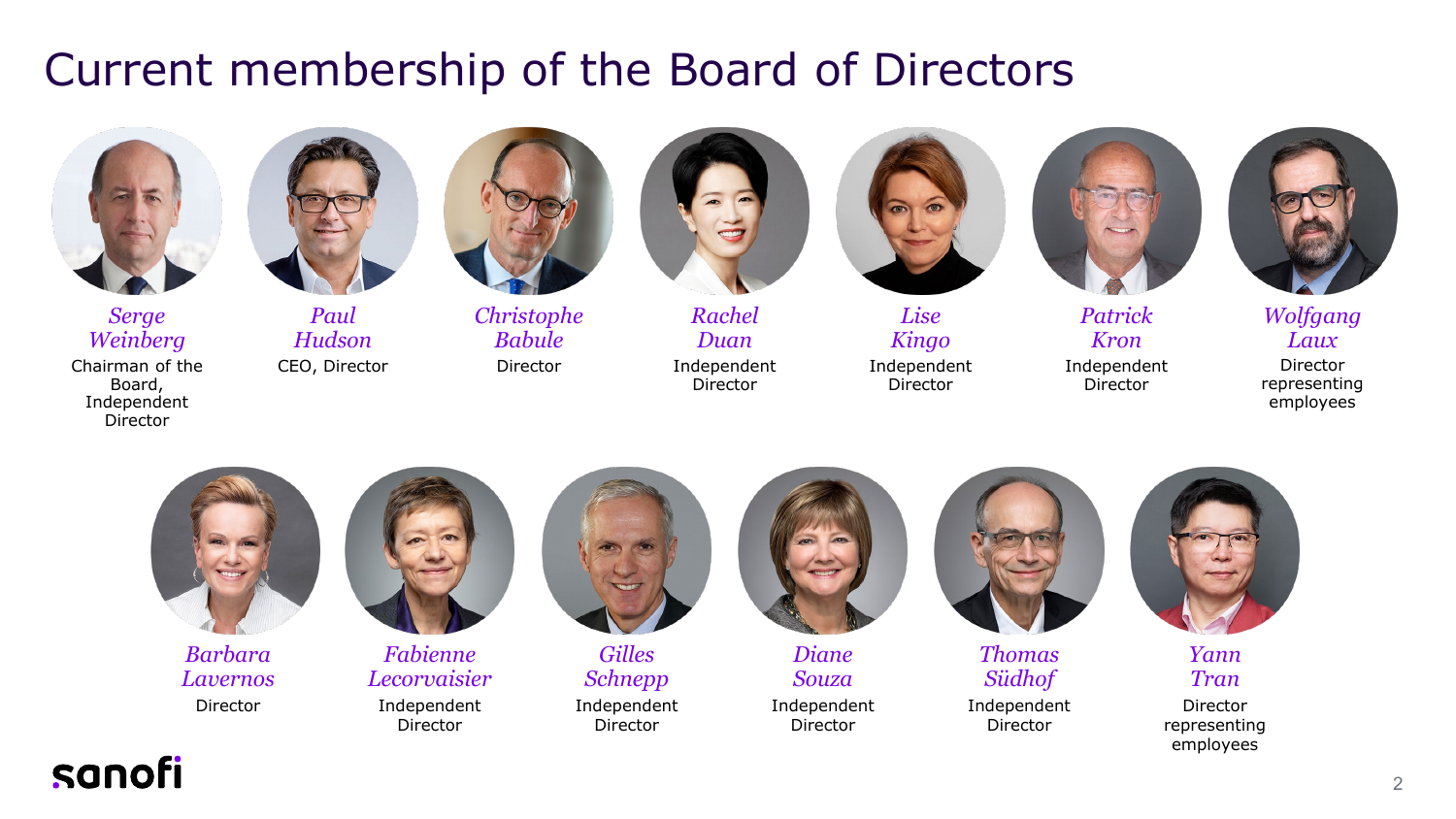## Directors movements



*Carole Ferrand*

Independent Director *French nationality, 51 years old*

In-depth knowledge of finance, accounting and management of international groups.



*Emile Voest*

Independent Director

*Dutch nationality, 60 years old*

In-depth knowledge of scientific matters.



*Antoine Yver*

Independent Director *French, American and Swiss nationality, 63 years old*

In-depth knowledge of scientific matters, healthcare/pharmaceutical industry experience, international experience.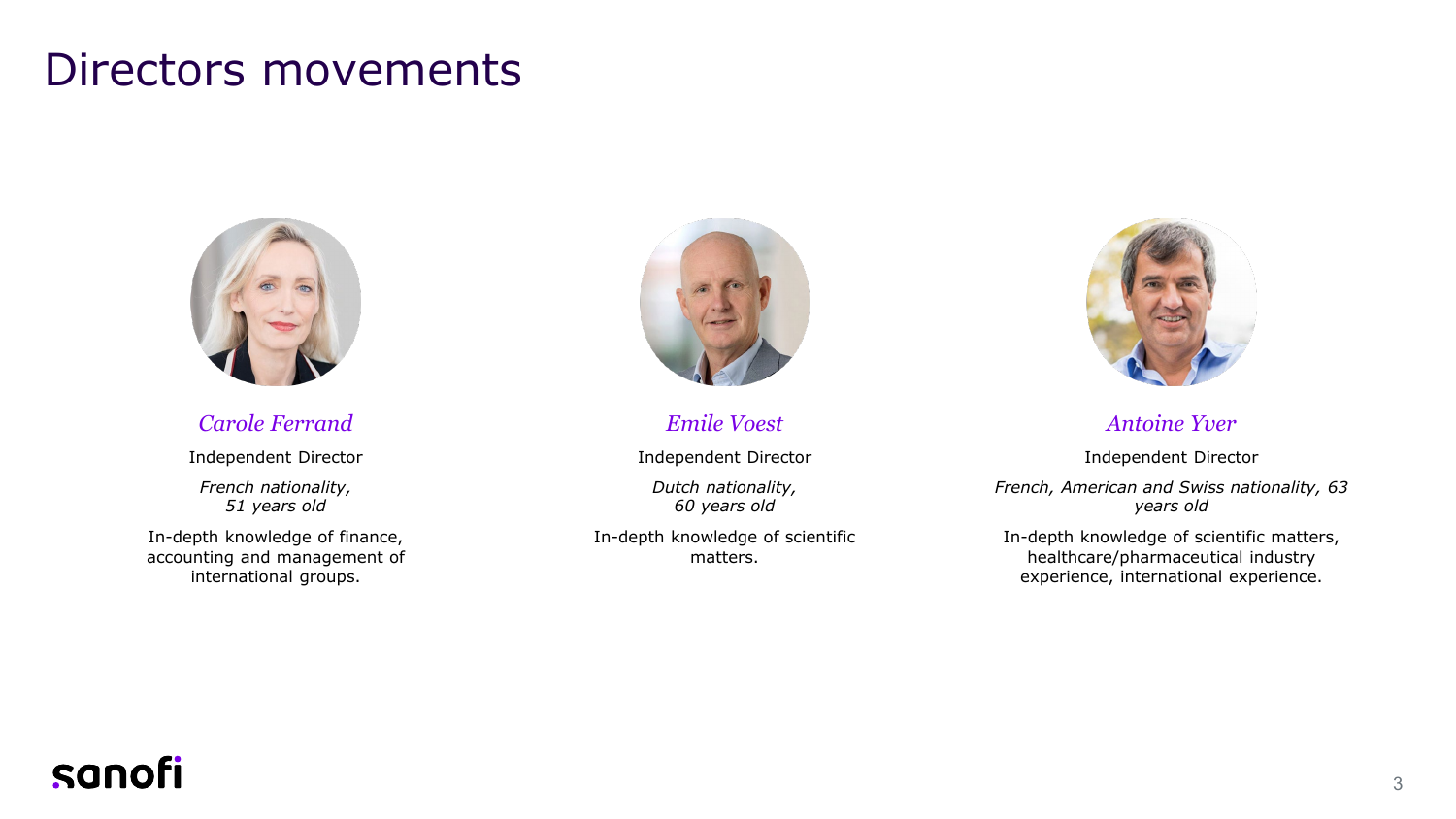# Directors put forward for renewal – Board of Directors



*Paul Hudson* CEO, Director



*Christophe Babule* Director



*Patrick Kron* Independent **Director** 



*Gilles Schnepp* Independent Director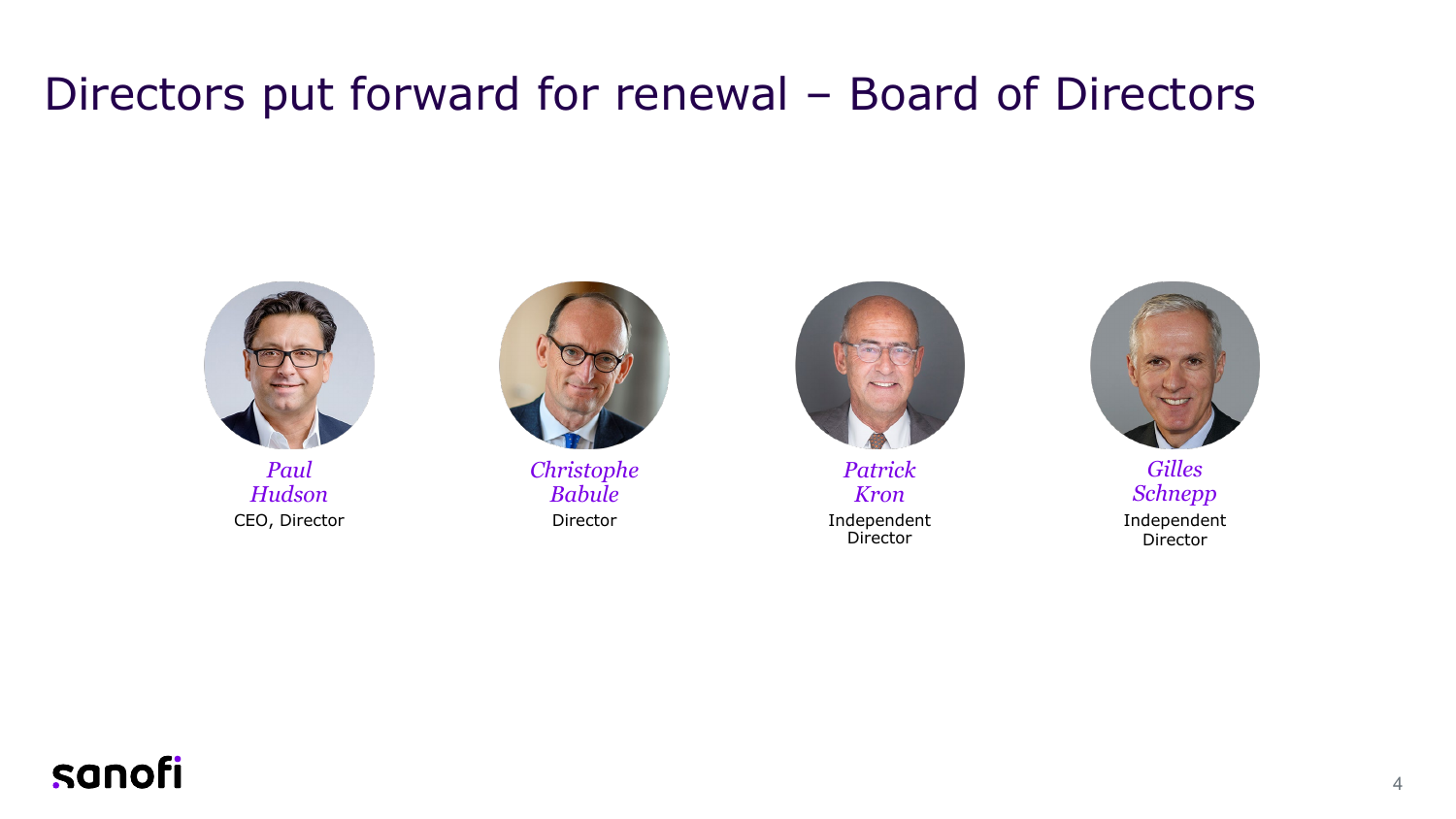## An independent, experienced and diversified Board of **Directors**

#### **Post 2022 AGM, 16 directors**

- Widely independent (10 out of  $13^{(1)}$ ) and gender sensitive (54% $(2)$ )
- International (7 non-French directors, i.e. 54%)
- 2 directors representing employees

#### **Continuied implementation of its roadmap with a controlled and progressive renewal:**

- Increasing scientific skills, especially in oncology
- Maintenance of key skills, particularly in accounting and finance
- Strengthening knowledge in the field of CSR

> Renewal of the terms of Paul Hudson, Christophe Babule, Patrick Kron and Gilles Schnepp > Appointment of Carole Ferrand, Emile Voest and Antoine Yver

### sanof

1 – Subject to the approval of the general shareholders meeting and percentage not taking into account directors representing employees, pursuant to the recommendations of the AFEP-MEDEF Corporate Governance Code

2 – Percentage not taking into account directors representing employees, pursuant to the relevant regulation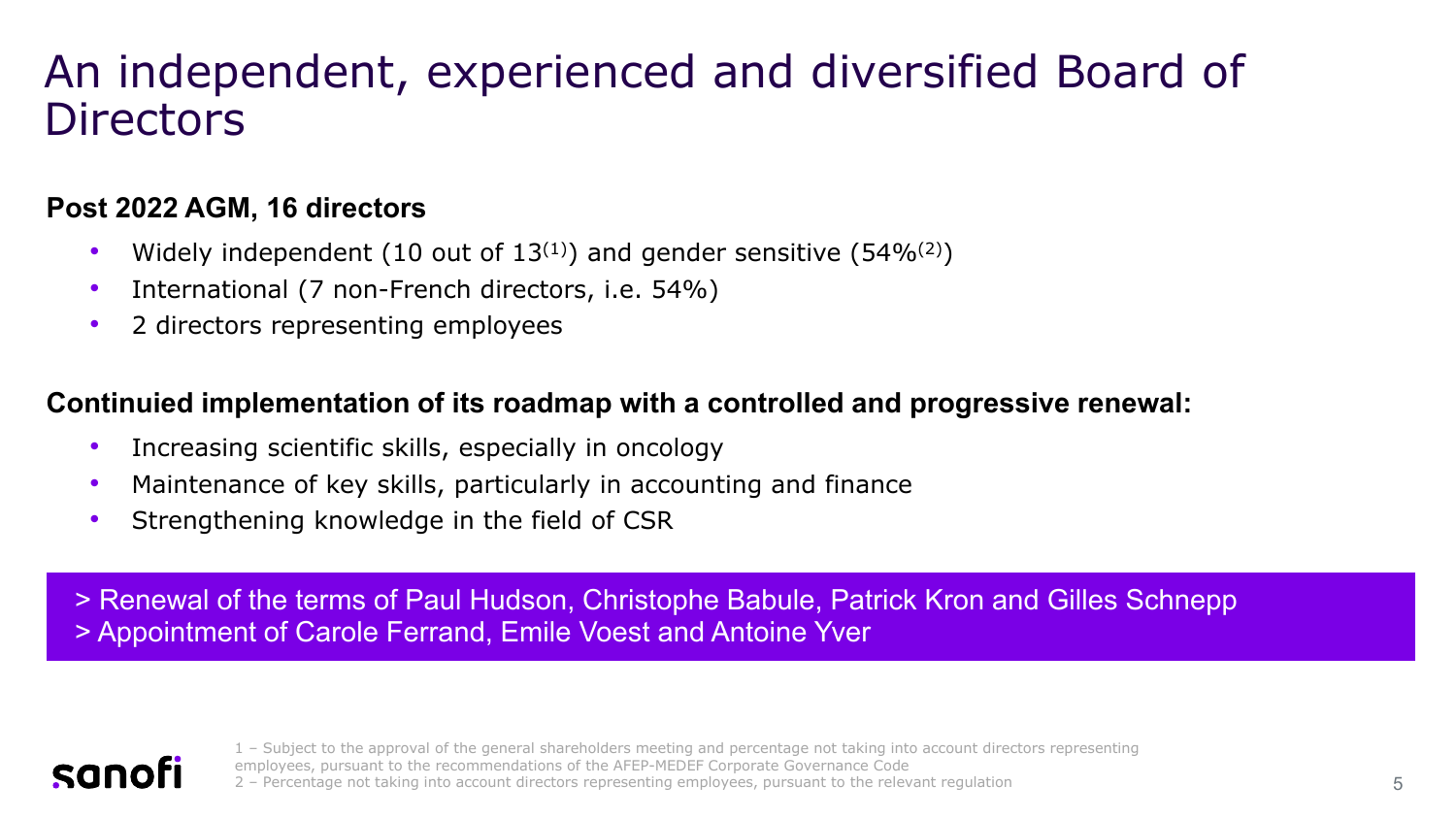# A dedicated and active Board of Directors

#### **A sustained level of activity in 2021:**

- 10 meetings, including 2 strategic seminars
- 2 *executive sessions*

#### **Activities related to:**

- *Play to win* strategy
- Situation regarding the COVID-19 pandemic progress in vaccine research
- Strategy in China
- EUROAPI project
- Monitoring of progress on CSR strategy
- Review and follow-up of acquisition projects

#### **A formalized evaluation for continuous improvement**

**Average attendance rate Board of Directors & Committees 99%**

**Board of Directors 98%**

**Committees 100%**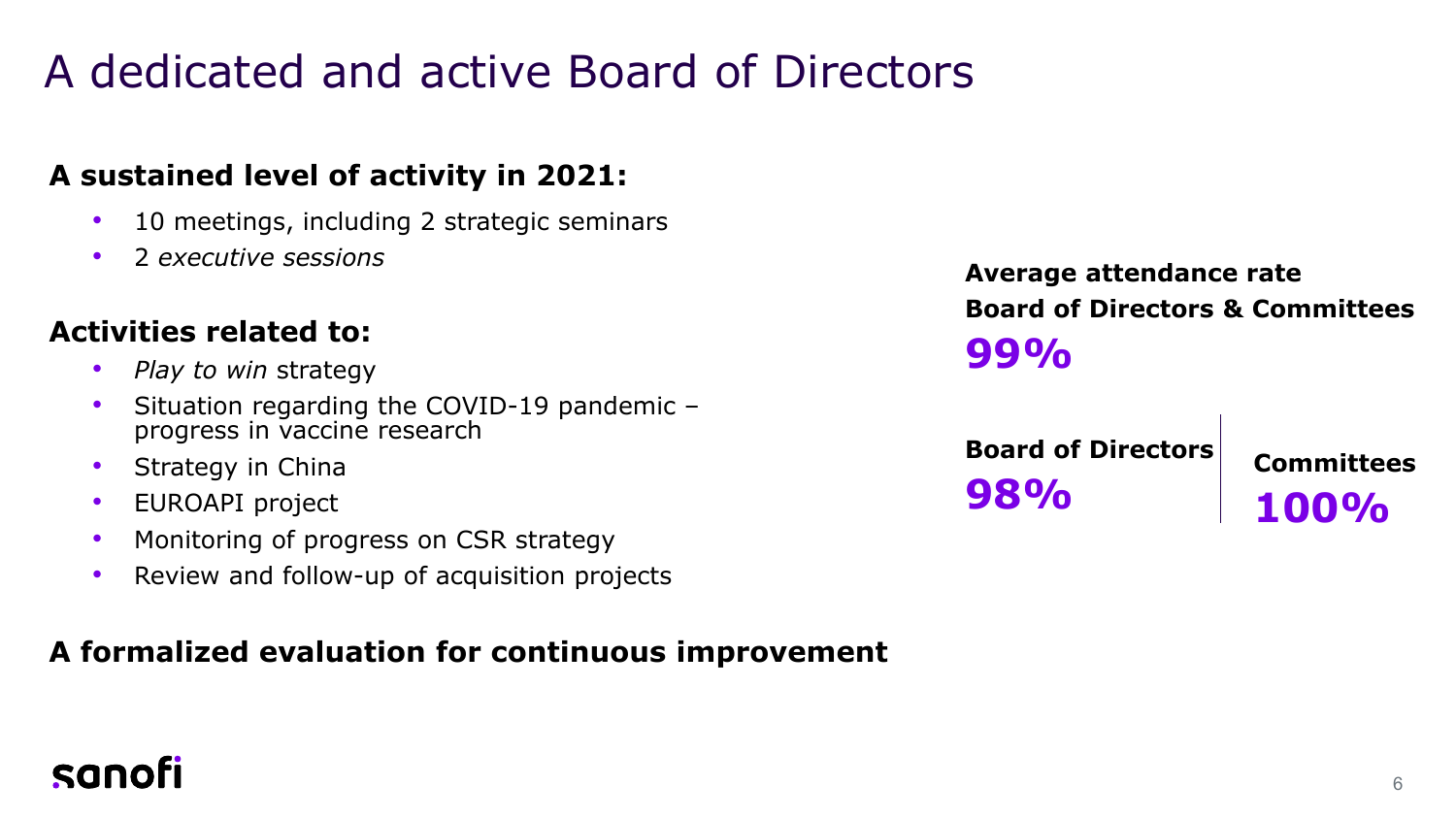# Five specialized committees (year 2021)

#### **Audit Committee** *1*

- Chaired by **Fabienne Lecorvaisier**
- 3 financial experts
- 2 out of 3 independent members
- 6 meetings in 2021

sanofi

- Review of annual, half-yearly and quaterly results
- Review of the main risks that could affect the results
- Update on cyber-security
- Update on intellectual property strategy
- Update on supply chain continuity
- Update on the data protection compliance program
- Presentation on ethics and business integrity within Sanofi

#### **Attendance rate: 100%**



### **Compensation Committee** *2*

- Chaired by **Patrick Kron**
- 4 out of 4 independent members
- 3 meetings in 2021



- Review of performance criteria applicable to the compensation of the Chief Executive Officer
- Review of the compensation policy applicable to directors – discussions about compensation for meetings held by videoconference
- Review of the draft resolutions to be submitted to the Annual General Meeting
- Review of share-based compensation plans
- Update on 2021 employee share ownership plan and implementation of the Action 2022 Plan

#### **Attendance rate: 100%**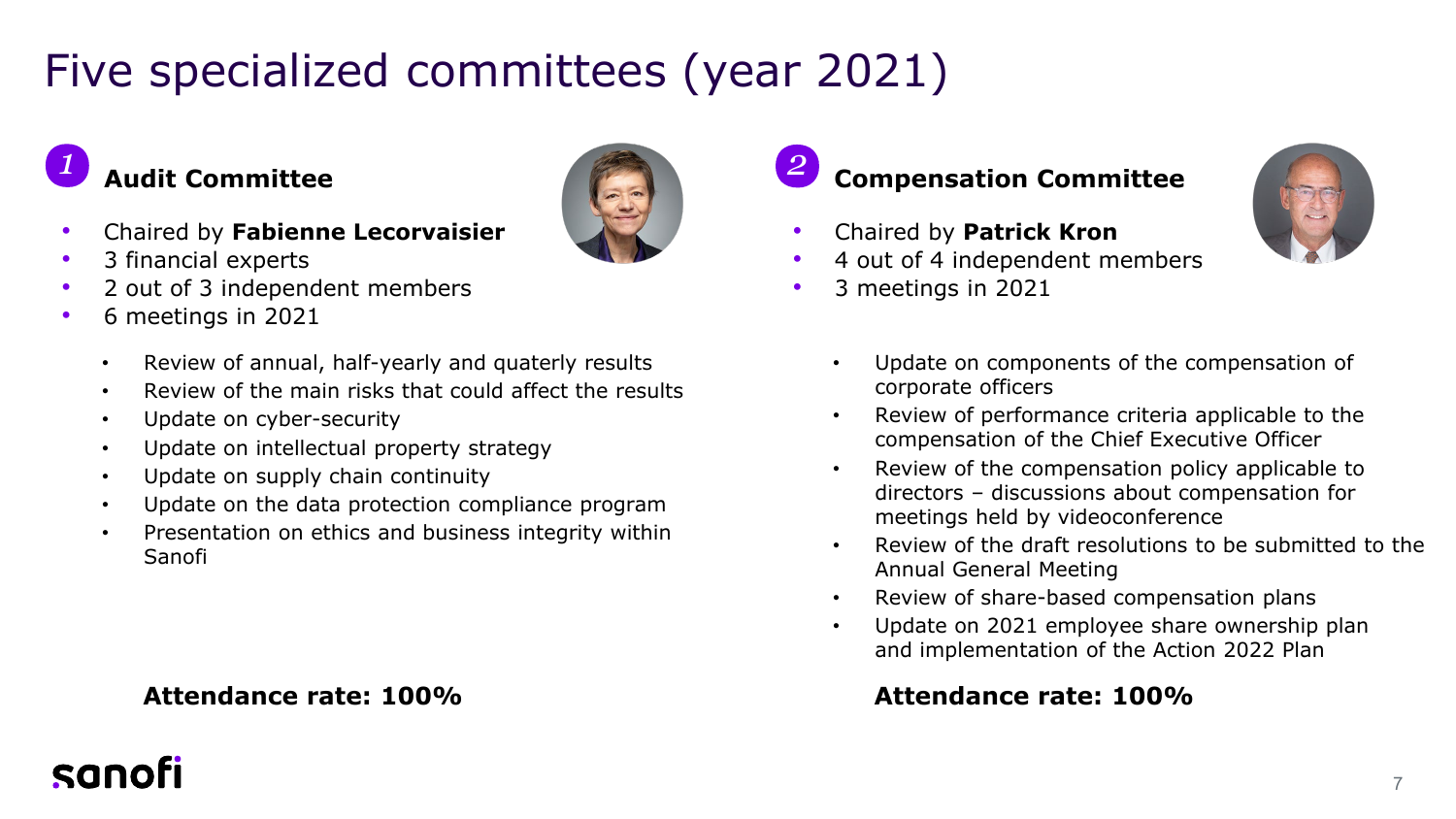# Five specialized committees (year 2021) (cont'd)



#### **Appointments, Governance and CSR Committee**

• Chaired by **Serge Weinberg**  until December, 2021(1)



- 4 out of 5 independent members
- 5 meetings in 2021
	- Succession plan for the Chief Executive Officer and the Chairman
	- Changes in the composition of the Board of Directors and its committees and changes to the Executive Committee in line with the *Play to Win* strategy
	- Governance roadshow campaign arranged for the main investors in Sanofi
	- Monitoring of changes in gender balance within executive bodies
	- Review of the CSR policy and reflections on new orientations

#### **Attendance rate: 100%**



- Chaired by **Serge Weinberg**
- 2 out of 4 independent members
- 5 meetings in 2021



- Review of disposal and acquisition projects & business development priorities
- Realization of the *Play to win* strategy
- Partnership opportunities

#### **Attendance rate: 100%**

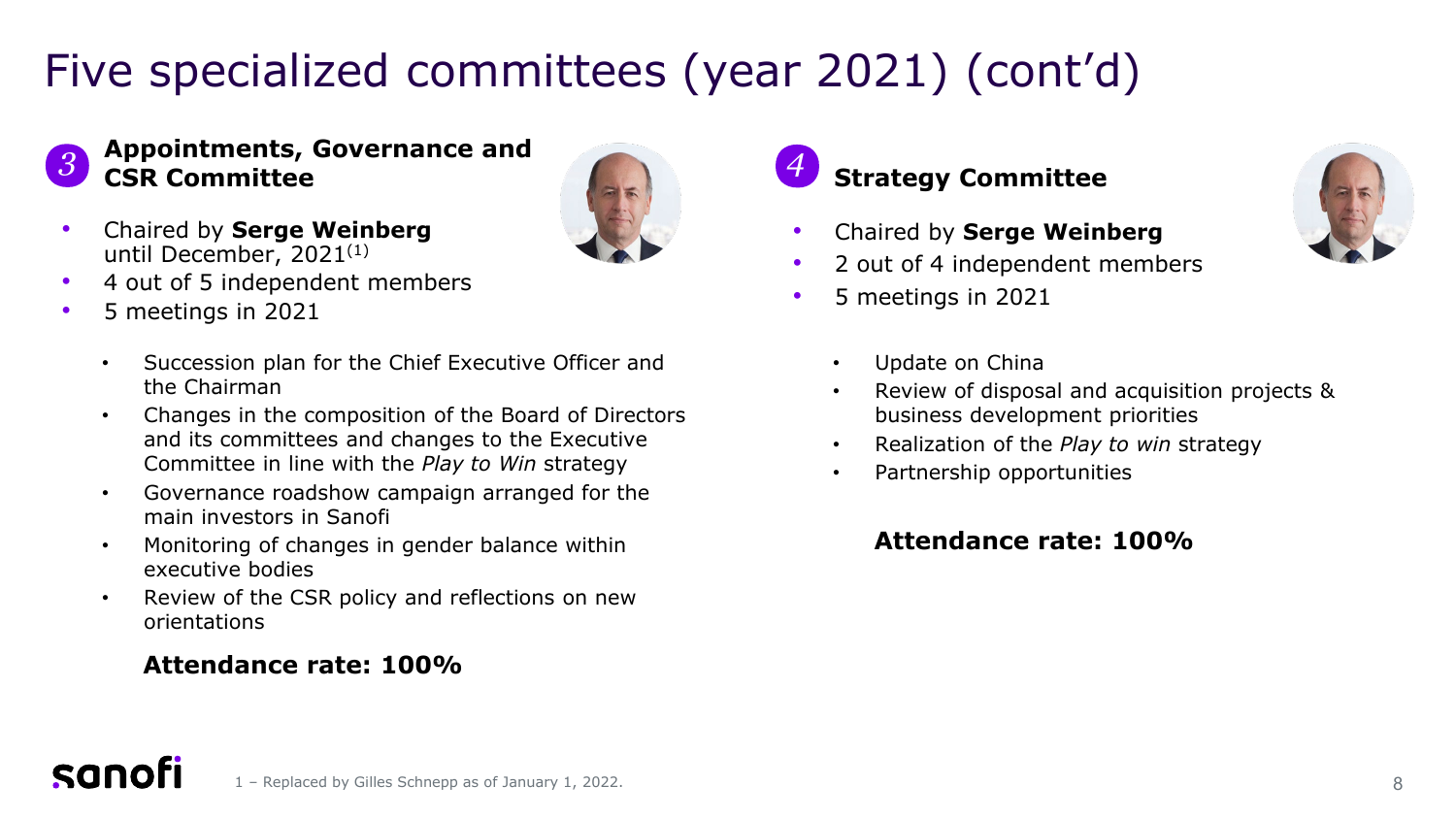# Five specialized committees (year 2021) (cont'd)

#### **Scientific Committee** *5*

- 
- Chaired by **Thomas Südhof**
- 2 out of 3 independent members
- 3 meetings in 2021
	- Update on the use of digital in R&D
	- Macro-molecule research
	- Cell and gene therapy

#### **Attendance rate: 100%**

#### **2 strategic seminars**

- Progress on the *Play to win* strategy
- Changes to our R&D strategy
- Update on the situation in General Medicines
- Update on the strategy and growth trajectory for Vaccines
- Growth for Dupixent<sup>®</sup> and opportunities for Specialty Care, especially in oncology
- Update on the delivery of our digital strategy, and our digital ambitions
- Update on our development pipeline
- Financial roadmap

#### **Attendance rate: 100%**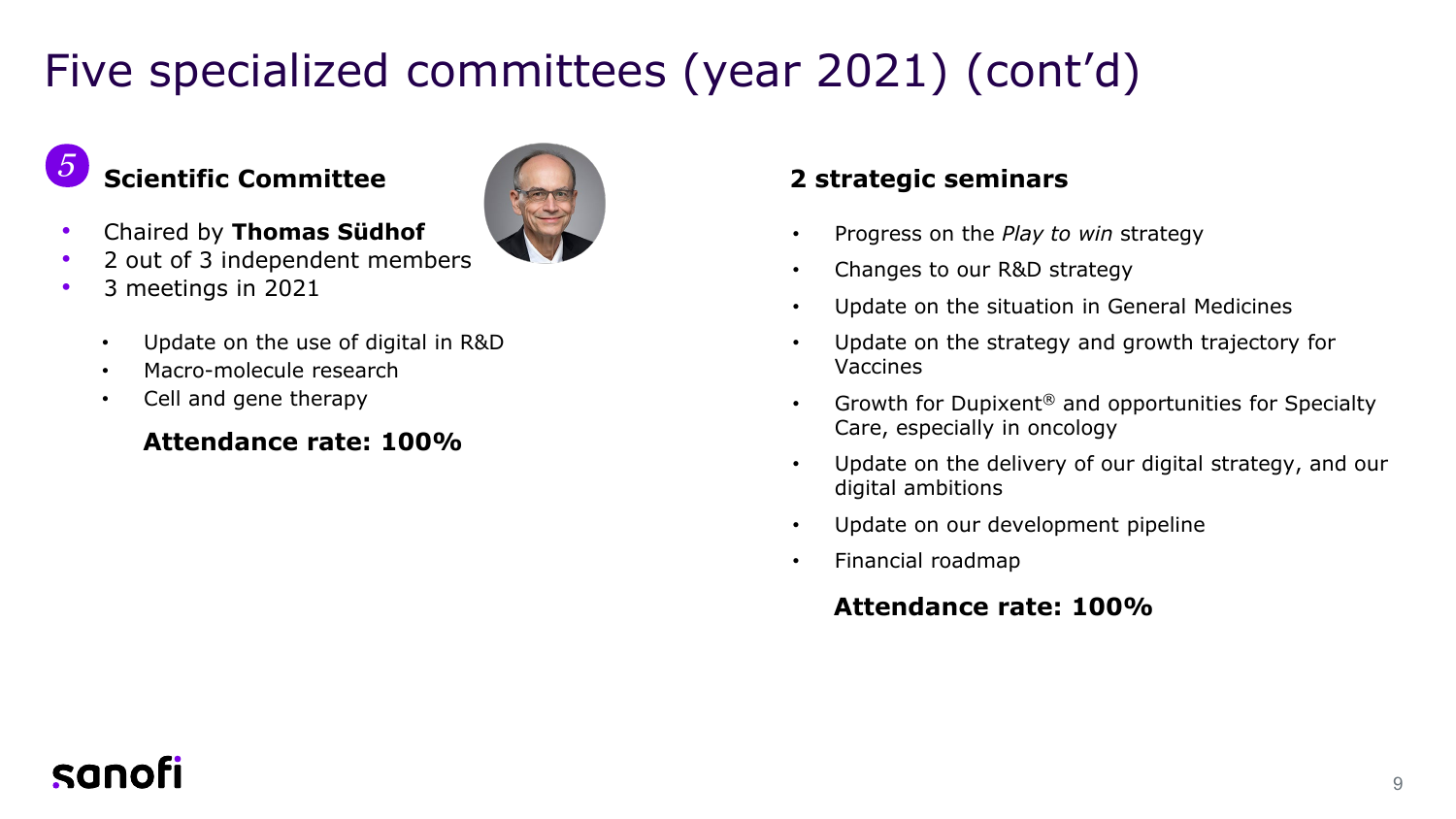

# sanofi

 $\bullet$ 

# Compensation Policy *Patrick Kron*

### Chairman of the Compensation **Committee**

 $\bullet$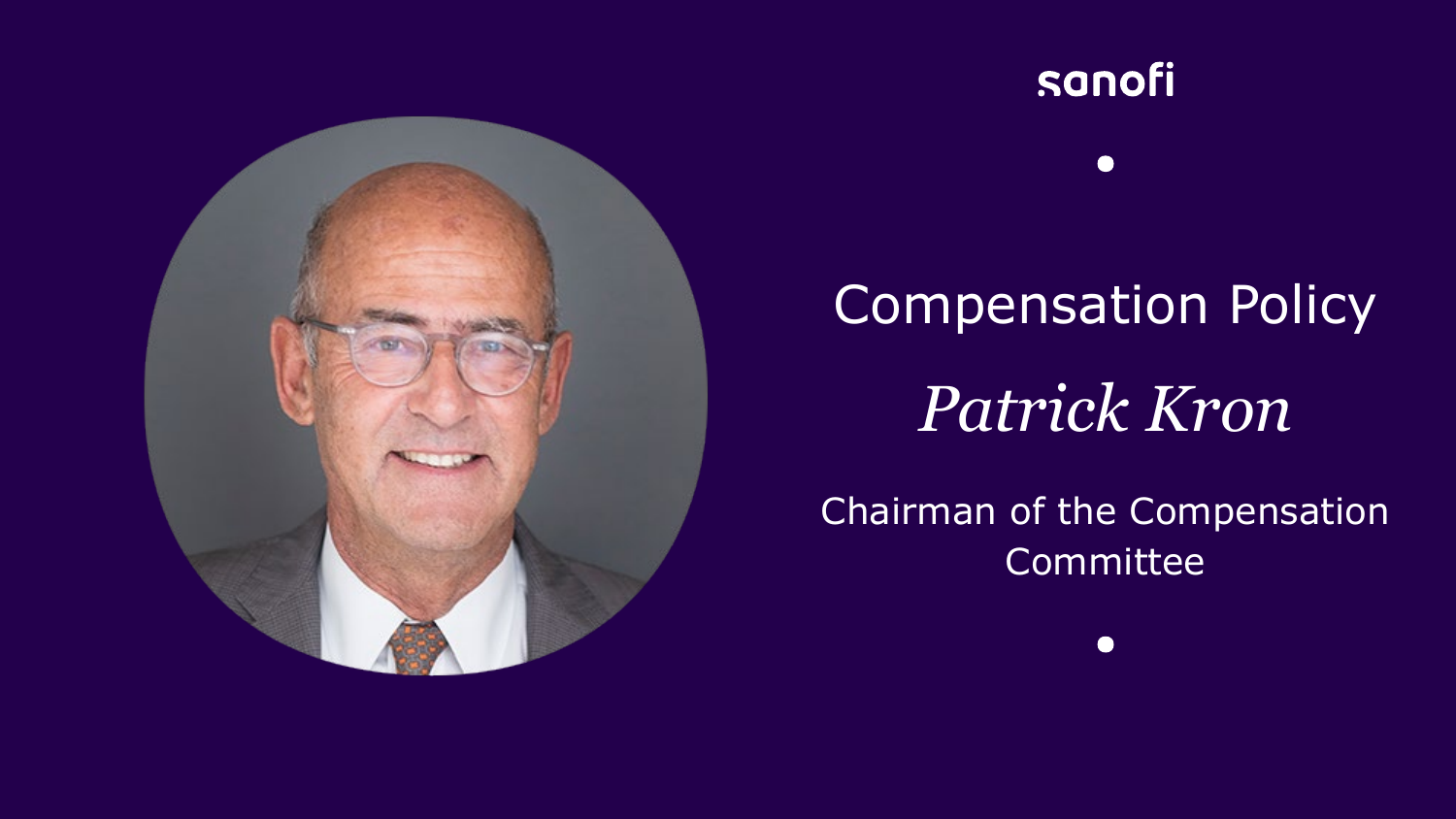# Compensation policy for Directors

- Until 2020, a director who participated by teleconference or video-conference received compensation equivalent to half the compensation paid to a director residing in France and having participated in person.
- From the 2021 financial year, taking into account the health constraints, the implementation of adapted technical tools and the practices observed at the other issuers, the director who participates by video-conference at the request of the Company will receive a compensation equivalent to that of a director residing in France and participating in person.
- Compensation of committee chairs remains unchanged.
- **Unchanged policy for 2022**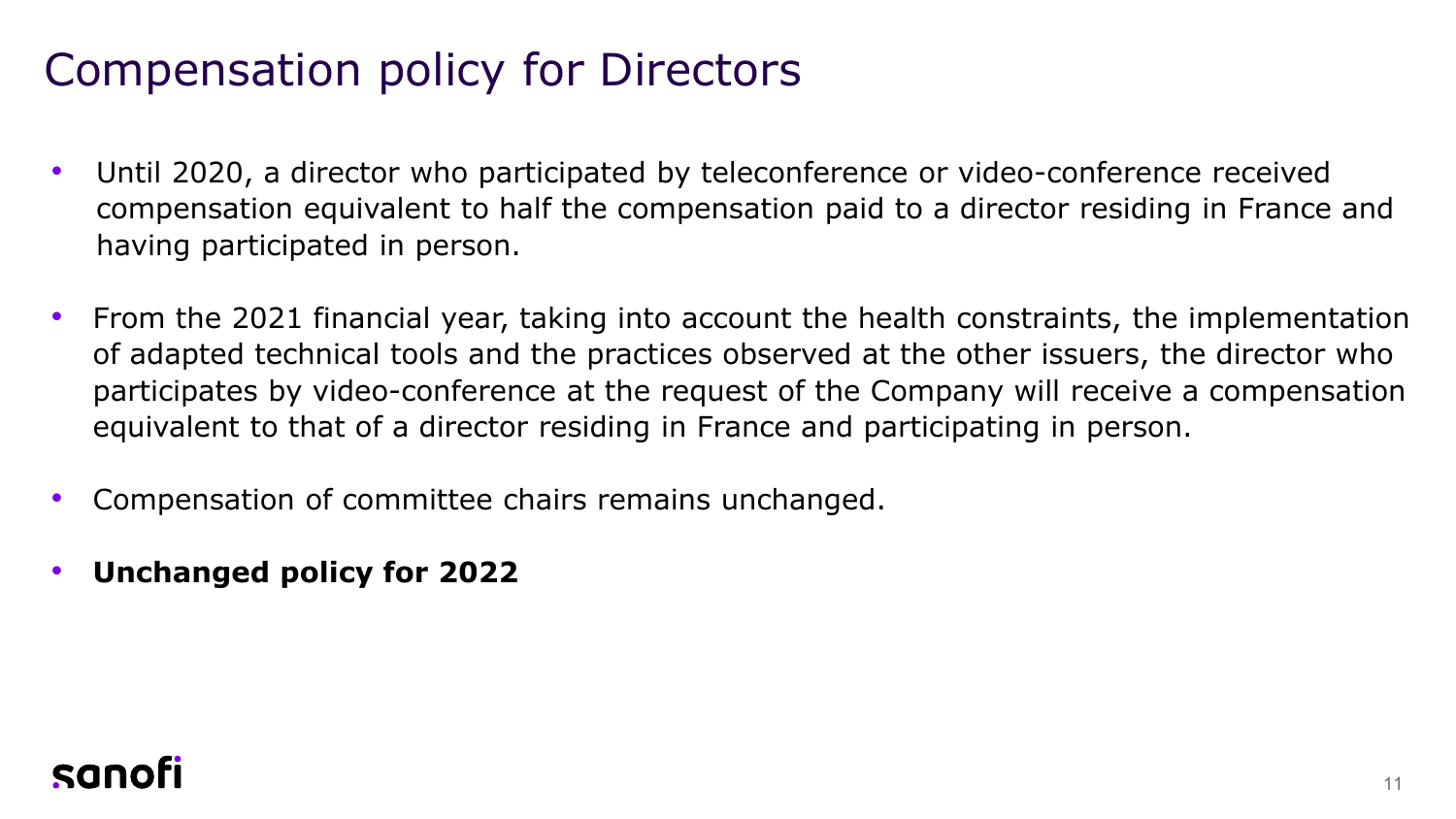# Compensation policy for the Chariman of the Board

• *Annual Fixed* compensation

- No compensation for his mandate as director
- No annual variable compensation
- No incentive in shares
- No compensation payable upon termination of office
- No right to a supplementary pension
- No exceptional compensation

#### **Unchanged policy for 2022**

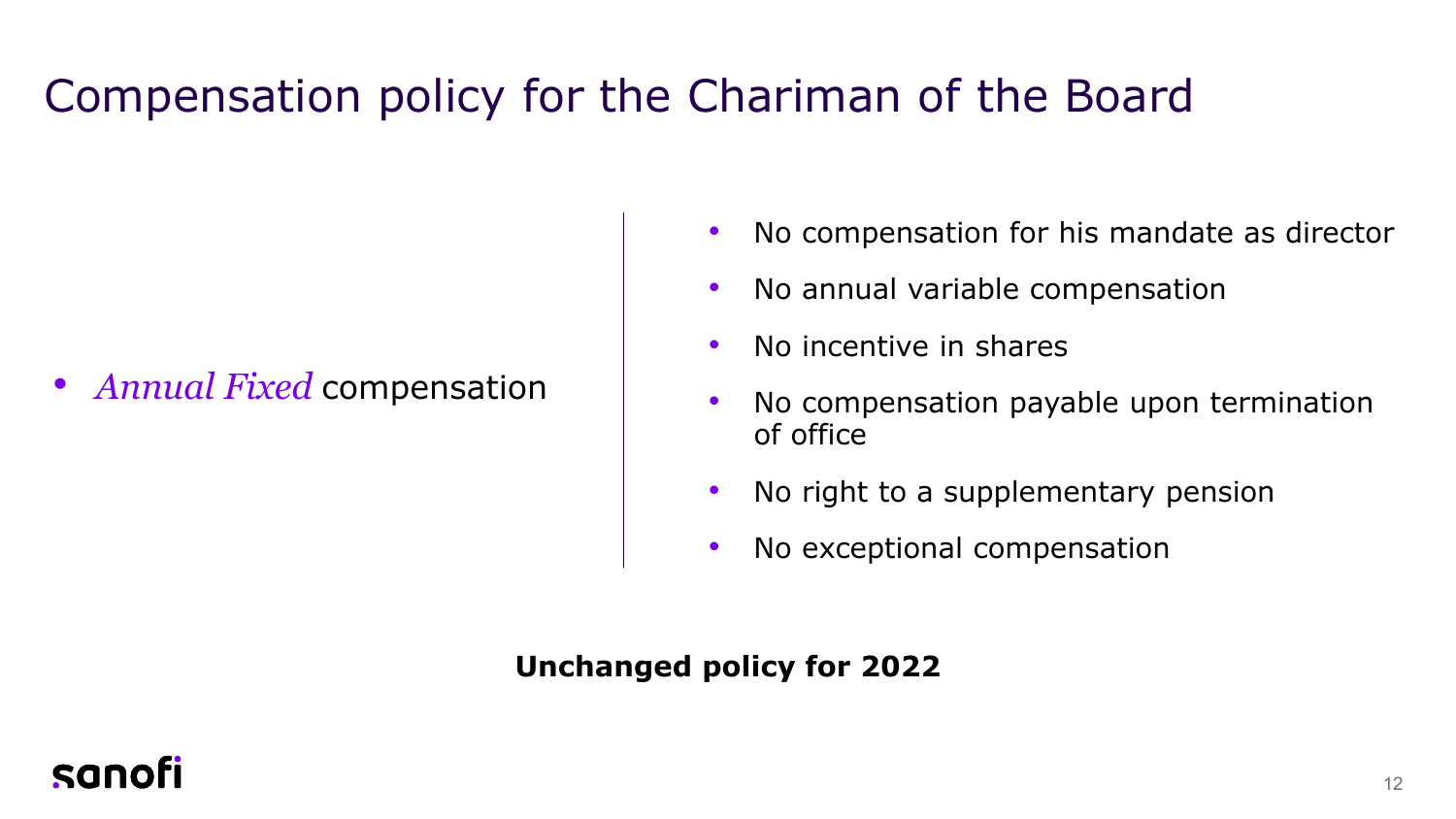# Compensation elements of Serge Weinberg in 2021

|                    | <b>Amounts</b> | <b>Comments</b>                                                |
|--------------------|----------------|----------------------------------------------------------------|
| Fixed compensation | €800,000       | The fixed compensation is $€800,000$ , unchanged<br>from 2020. |
|                    | €7,740         | Company car                                                    |
| <b>Total</b>       | €807,740       |                                                                |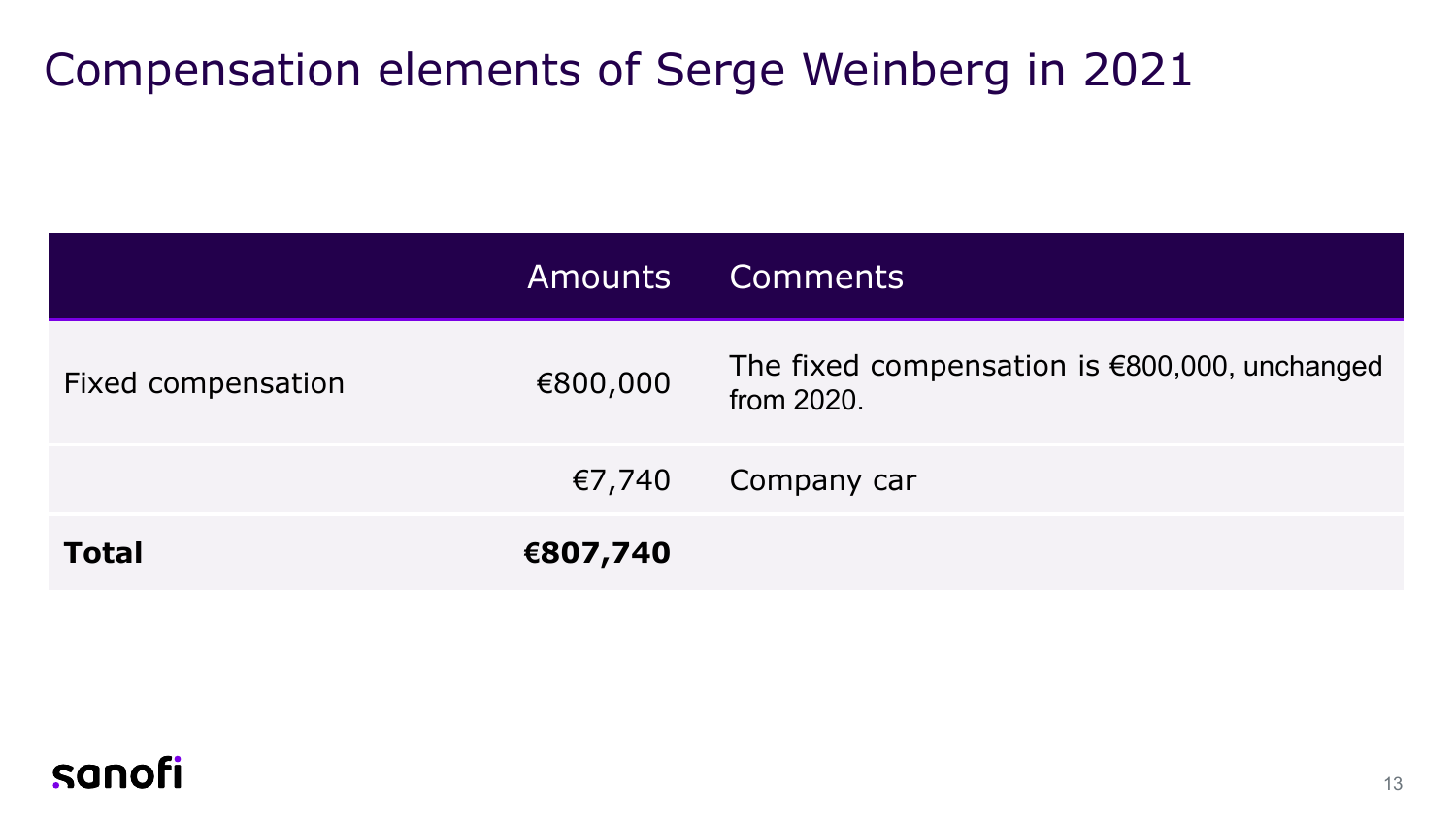# Compensation policy for the Chief Executive Officer

- *Annual Fixed* compensation
- *Annual Variable* compensation
- *Equity* compensation
	- Performance shares (The CEO cannot be granted stock options)
- No compensation for his mandate as director
- No exceptional compensation
- Compensation *on leaving office*
	- Termination benefit in the event of forced departure
	- Supplementary defined contribution pension plan, subject to the fulfillment of a performance condition
	- Non-compete undertaking at the request of the Company

### canol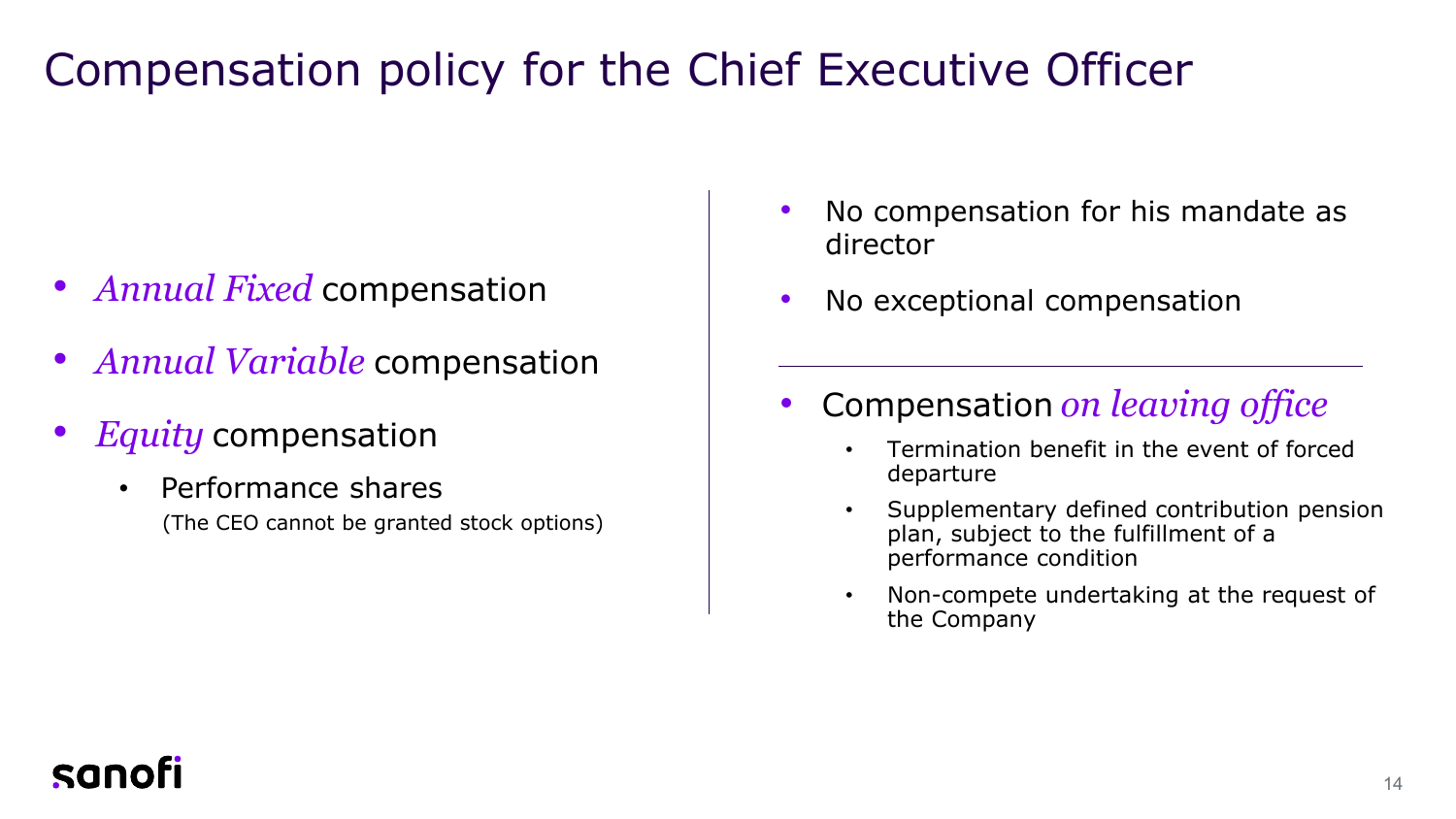## Adjustments to the compensation policy for the Chief Executive Officer

### • *Annual Fixed* compensation:

- Annual fixed compensation is increased to  $£1,400,000$  gross with effect from 2022.
- *Annual Variable* compensation:
	- Sanofi now publishes the detailed level of the individual performance linked to CSR (sub-criteria).

### • *Variable Equity-based* compensation:

• The external criterion based on Total Shareholder Return (TSR) will no longer be measured in absolute value (ranking) but in relative terms (variation from the previous ranking), except that for the Chief Executive Officer any TSR-linked payment will remain contingent on Sanofi achieving a rank greater than or equal to the median of the TSR panel.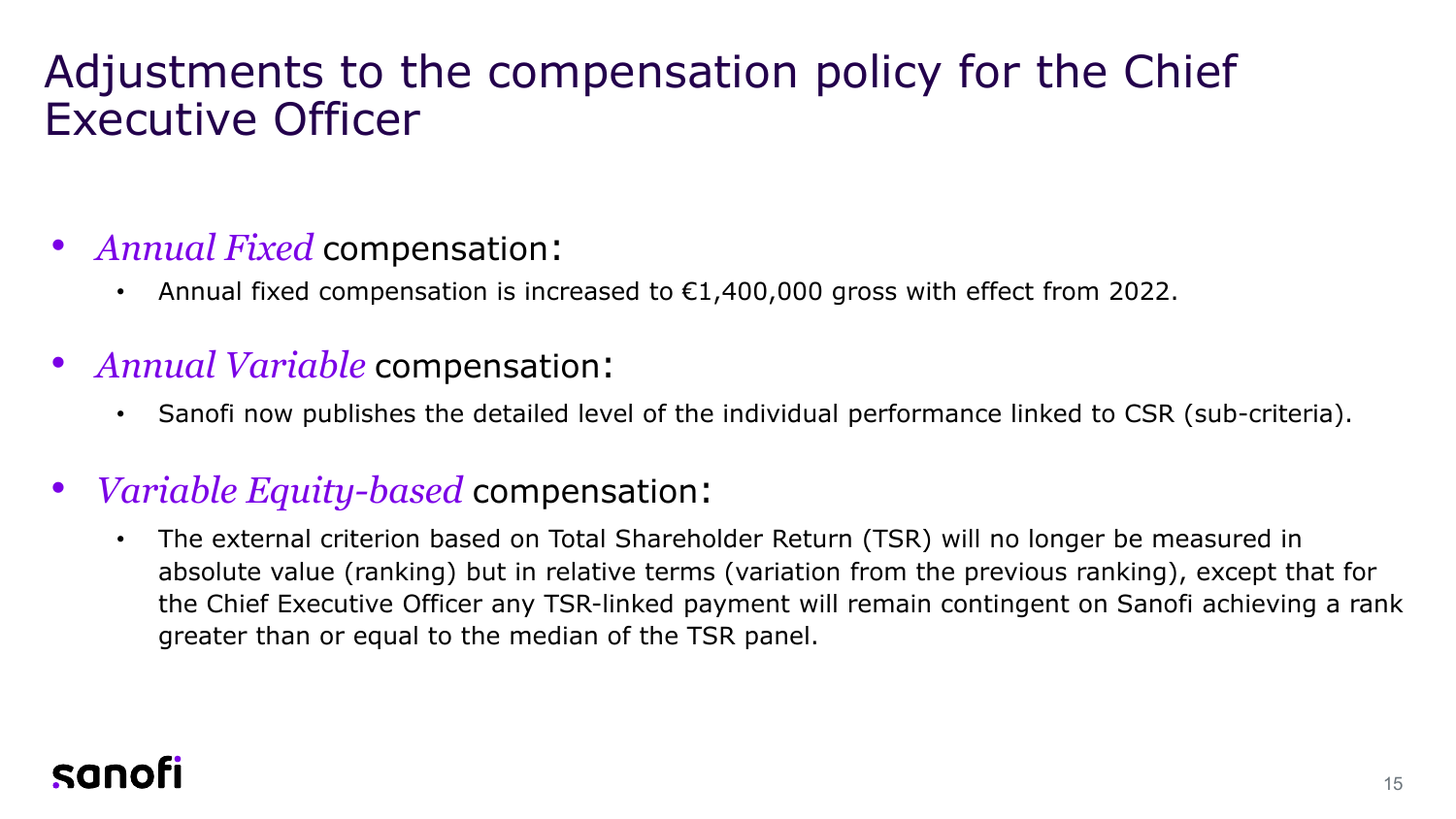# Compensation elements of Paul Hudson in 2021

|                                   | <b>Amounts</b>            | <b>Comments</b>                                                                                            |
|-----------------------------------|---------------------------|------------------------------------------------------------------------------------------------------------|
| Fixed compensation                | €1,300,000                | Annual fixed compensation<br>(unchanged since his arrival in 2019)                                         |
| Variable compensation             | €2,308,800 <sup>(1)</sup> | Annual variable compensation for 2021, paid in 2022                                                        |
| Performance shares                | €5,347,500                | Paul Hudson was granted 75,000 performance shares for<br>2021                                              |
| Indemnity for taking up<br>duties | €2,013,534                | Bonus for 2021 (2 <sup>nd</sup> Tranche of the Phantom Stock Units<br>plan)                                |
| Supplementary pension<br>plan     | €451,000                  | Annual contribution up to 25% of compensation –<br>submitted of the achievement of a performance condition |
| Benefits in kind                  | €8,998                    | Company car                                                                                                |



1 – In accordance with Article L.225-100 of the French commercial code, payment of annual variable compensation in respect of the year ended on December 31, 2019 is contingent on approval by the shareholders of the CEO's compensation package at this general meeting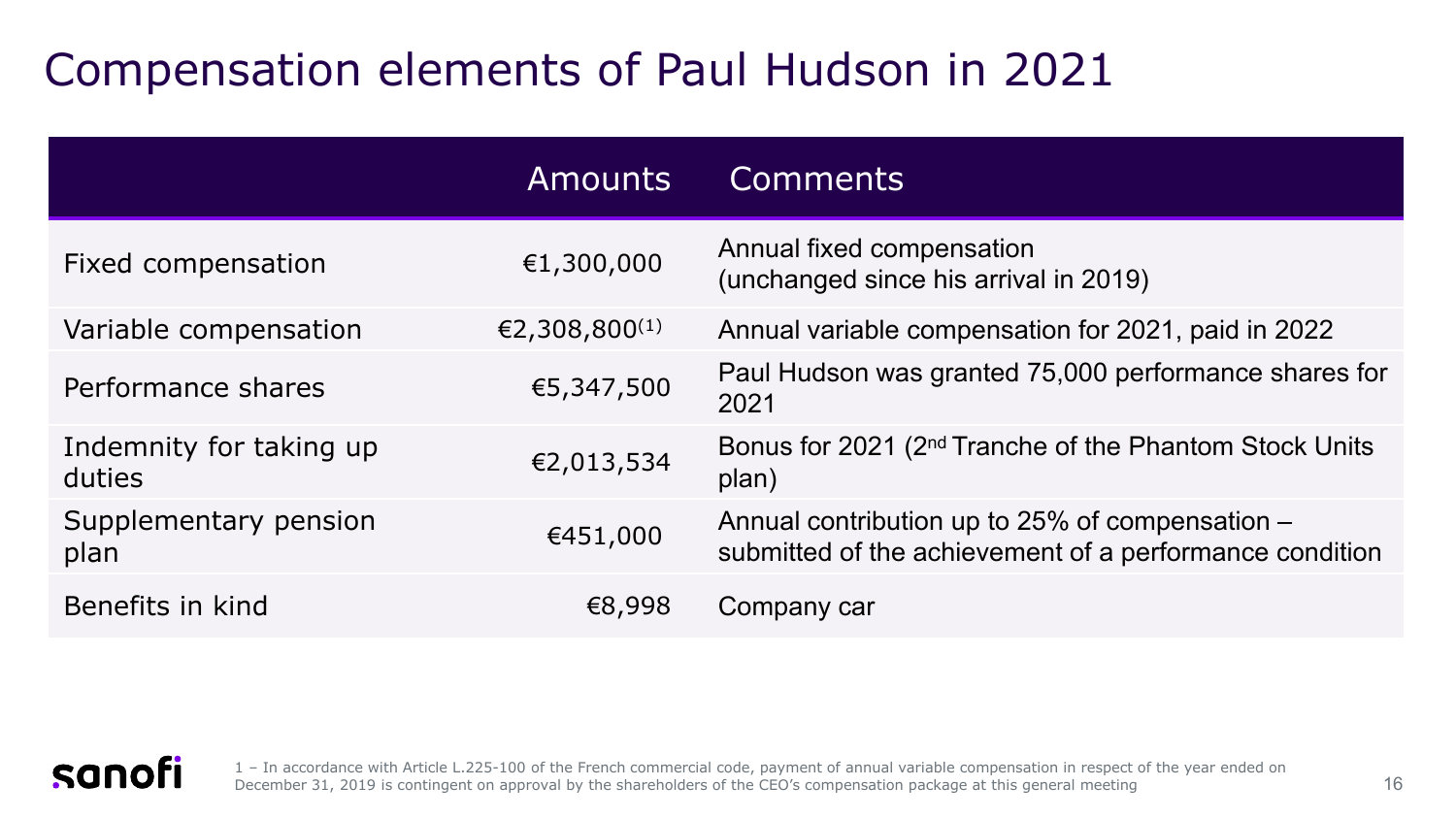# Variable compensation of Paul Hudson in 2021

|                                   | Criterion                      | Weight | Attainment<br>level |
|-----------------------------------|--------------------------------|--------|---------------------|
| Financial objectives<br>$(50\%)$  | Sales growth                   | 10%    | 12.6%               |
|                                   | Business net income            | 10%    | 12.65%              |
|                                   | <b>Free Cash Flow</b>          | 10%    | 11.71%              |
|                                   | <b>BOI</b> margin              | 10%    | 10.27%              |
|                                   | Growth in new key assets       | 10%    | 9.76%               |
| Individual objectives<br>$(50\%)$ | <b>Business transformation</b> | 15%    | 18.15%              |
|                                   | Organization and People        | 7.5%   | 9.75%               |
|                                   | Pipeline                       | 12.5%  | 17.25%              |
|                                   | <b>CSR</b>                     | 15%    | 16.25%              |
|                                   |                                | 100%   | 118.4%              |

Target bonus: €1,950,000 (150% of the fixed compensation)

2021 bonus: €2,308,800 (118.4% of the target bonus)